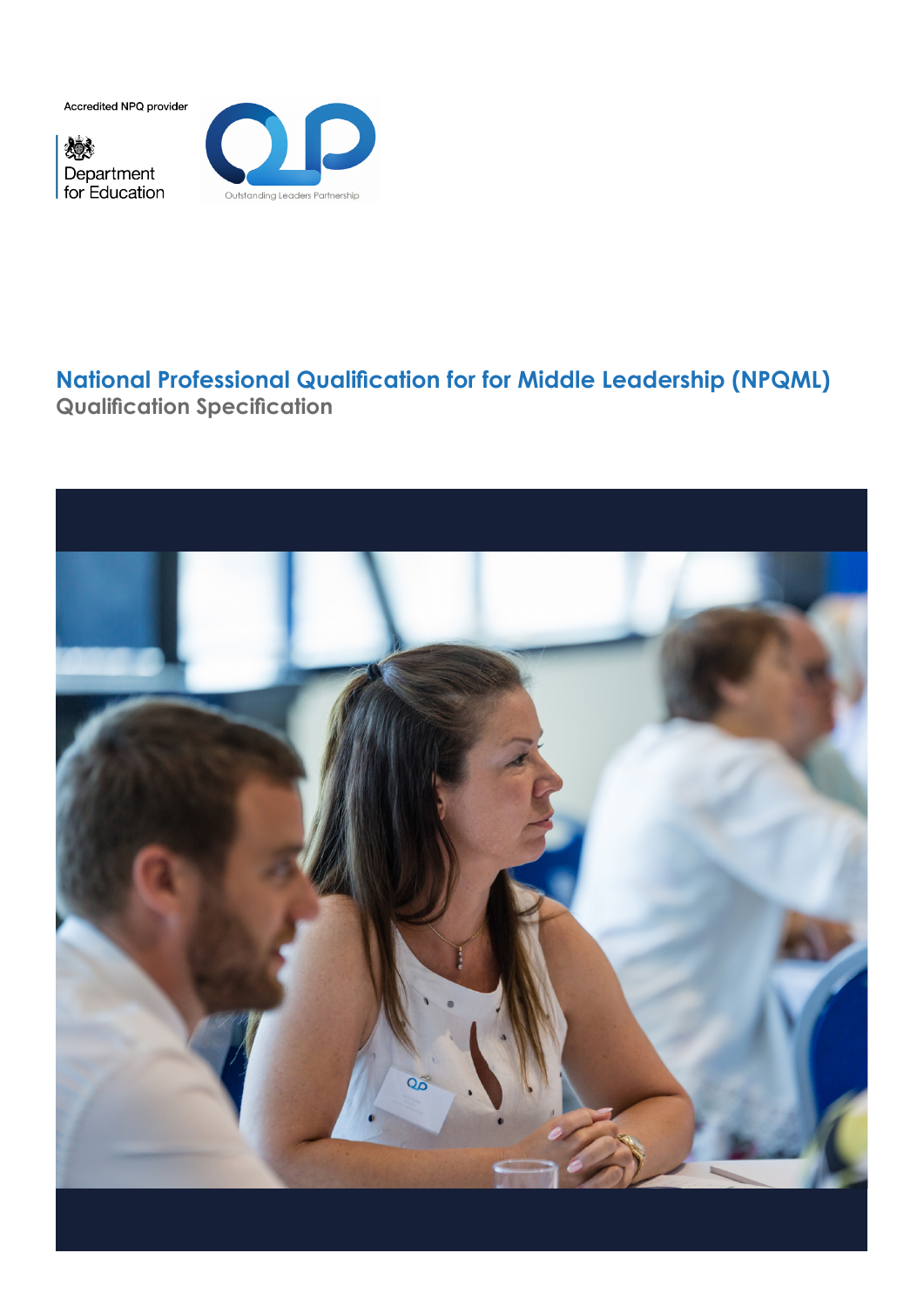# **About NPQML**

The National Professional Qualification for Middle Leadership (NPQML) is accredited by the Department for Education (DfE). The qualification is delivered by the Outstanding Leaders Partnership (OLP), a collaborative partnership of schools, teaching school alliances and multi-academy trusts, managed and supported by Best Practice Network.

#### **Entry requirements**

NPQML is for those who are, or are aspiring to become, a middle leader with responsibility for leading a team such as a key stage leader, a curriculum area leader, a pastoral services leader, a subject leader or a head of department. This includes those who are, or are aspiring to become, middle leaders with cross-school responsibilities, for example Specialist Leaders of Education (SLEs).

In order to be accepted onto the qualification candidates must have their application endorsed by their Headteacher via a signed Headteacher declaration that is uploaded as part of the candidate's application.

### **Benefits for candidates**

- Improved outcomes for pupils in candidate areas of responsibility
- Increased awareness and understanding of self and of the behaviours needed to lead a team
- Time to reflect on leadership practice and ability to check learning and development needs
- Increased capability and capacity to take on a leadership role - having the skills, knowledge and understanding to do the job more effectively

#### **Benefits for schools**

- Support the succession of school leaders and build cohesive, effective teams
- Evidence-based sustainable school improvement undertaken to improve pupil progress and team capability
- A professionally aware and informed leader who can make evidence-based decisions and approach new challenges in an effective and efficient manner
- The ability to review and evaluate practice in order to bring about change and get the best for young people and staff within the organisation

### **Qualification components**

| Component                            | Overview                                                                                                                                                                          | Guided<br>Learning<br>Hours |  |  |  |
|--------------------------------------|-----------------------------------------------------------------------------------------------------------------------------------------------------------------------------------|-----------------------------|--|--|--|
| $360^\circ$ leadership<br>diagnostic | Work-based peer feedback at the start and end of the qualification, aligned to content requirements, providing<br>360° feedback on candidate strengths and areas for development. |                             |  |  |  |
| Face-to-face<br>events               | 3 event days consisting of tailored practice tasks, group networking and self-managed learning interaction<br>24<br>supporting powerful dialogue and leadership training.         |                             |  |  |  |
| Online courses                       | 3 facilitated online courses each consisting of 4 modules covering: Strategy & Improvement, Teaching & Curriculum<br>60<br>Excellence and Managing Resources & Risk.              |                             |  |  |  |
| <b>Online briefings</b>              | A series of online briefings providing key qualification information, support, quidance and assessment insight.                                                                   | $\circ$                     |  |  |  |
|                                      |                                                                                                                                                                                   | Total 92                    |  |  |  |

# **Qualification schedule** *for serving and aspiring middle leaders.*

#### **Self-directed learning**

| Initial $360^\circ$ | School-based improvement project | Endpoint 360° | Submit final |
|---------------------|----------------------------------|---------------|--------------|
| diaanostic          |                                  | diaanostic    | assessment   |
|                     |                                  |               |              |

#### **Facilitated learning**

| <b>Induction</b><br>webinar |    |    | <b>Online course</b><br>Strategy &<br><i>improvement</i> | F2F<br>Day 1 | <b>Online course</b><br>Teaching &<br>curriculum<br>excellence                               | F2F<br>Day 2 | <b>Online course</b><br>Managing<br>resources & risk | F <sub>2F</sub><br>Day 3 |    |    |           |
|-----------------------------|----|----|----------------------------------------------------------|--------------|----------------------------------------------------------------------------------------------|--------------|------------------------------------------------------|--------------------------|----|----|-----------|
| <b>Months</b>               |    |    |                                                          |              | <b>Enrichment activity</b><br>Sector expert speakers   Assessment support   Statutory policy |              |                                                      |                          |    |    |           |
|                             |    |    |                                                          |              |                                                                                              |              |                                                      |                          |    |    |           |
| 01                          | 02 | 03 | 04                                                       | 05           | 06                                                                                           | 07           | 08                                                   | 09                       | 10 | 11 | $12 - 18$ |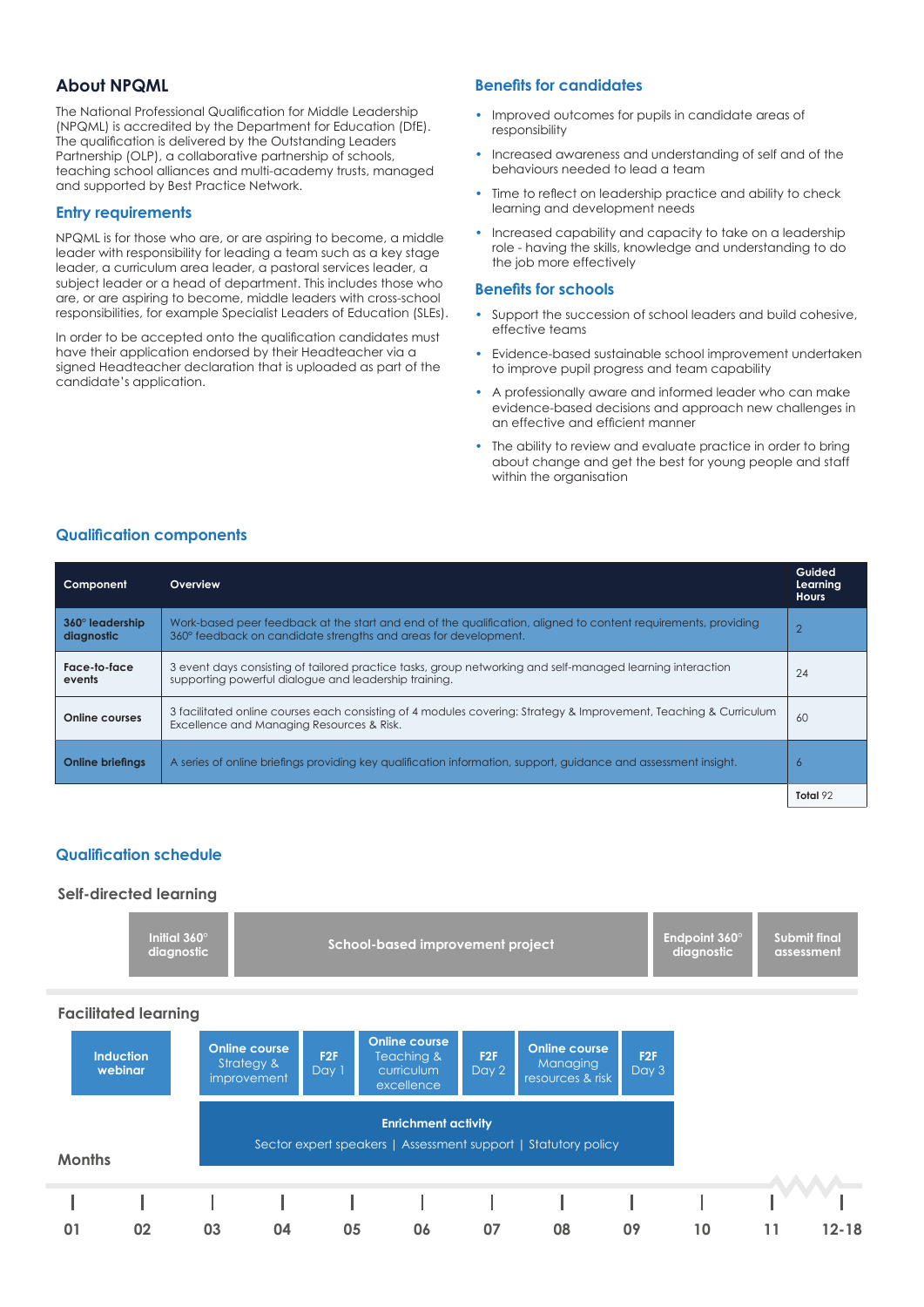# **Qualification content**

The qualification covers 6 content areas which set out what a leader should know or should be able to do, and 7 leadership behaviours which set out how the best leaders operate. The content areas have been embedded within 3 online courses, with the leadership behaviours explored during the face-to-face events.

### **Event content**

Each day is facilitated by experienced serving school leaders.

| <b>Event 1: Strategy &amp;</b><br>Improvement           | • The qualification framework and assessment criteria<br>Outcomes of the 360° diagnostic<br>School improvement project planning<br>• Analysing school data and identifying strategies for improvement<br>Effective leadership of change strategies                                                                  |  |  |  |  |  |
|---------------------------------------------------------|---------------------------------------------------------------------------------------------------------------------------------------------------------------------------------------------------------------------------------------------------------------------------------------------------------------------|--|--|--|--|--|
| Event 2: Teaching<br>& Curriculum Excellence            | • Reflections on Teaching & Curriculum Excellence<br>• Applying learning to PISA data 2015<br>• Considering Prof Robert Coe's questions about school improvement with impact<br>• A US Navy model of leadership<br>• Strategies for managing your own well-being                                                    |  |  |  |  |  |
| <b>Event 3: Managing</b><br><b>Resources &amp; Risk</b> | • Assessing individual performance and capability<br>Establishing relationships and structures and/or processes to mitigate against barriers<br>• Analysing the financial and staffing implications of plans<br>Evaluating the impact and cost-effectiveness of professional development in terms of pupil outcomes |  |  |  |  |  |

# **Online course content**

|          | <b>Strategy &amp; Improvement</b>                                | <b>Teaching &amp; Curriculum Excellence</b>                                                        | <b>Managing Resources &amp; Risk</b>                              |  |  |
|----------|------------------------------------------------------------------|----------------------------------------------------------------------------------------------------|-------------------------------------------------------------------|--|--|
| Module 1 | Context for change &<br>strategic development                    | Context for change - teaching<br>& learning reality                                                | Financial efficiency & effectiveness                              |  |  |
| Module 2 | Creating the vision & strategic<br>improvement environment       | Creating the learning culture for<br>effective teaching and learning<br>and curriculum opportunity | Accountability & governance<br>School-led partnership and impact  |  |  |
| Module 3 | Establishing credible relationships<br>& effective collaboration | Growing talent and quality momentum                                                                | Staffing recruitment, retention and performance                   |  |  |
| Module 4 | Transforming the culture for<br>improvement & impact             | Transforming lives and opportunities<br>for improvement and impact                                 | Transforming schools through school-led<br>partnership and impact |  |  |